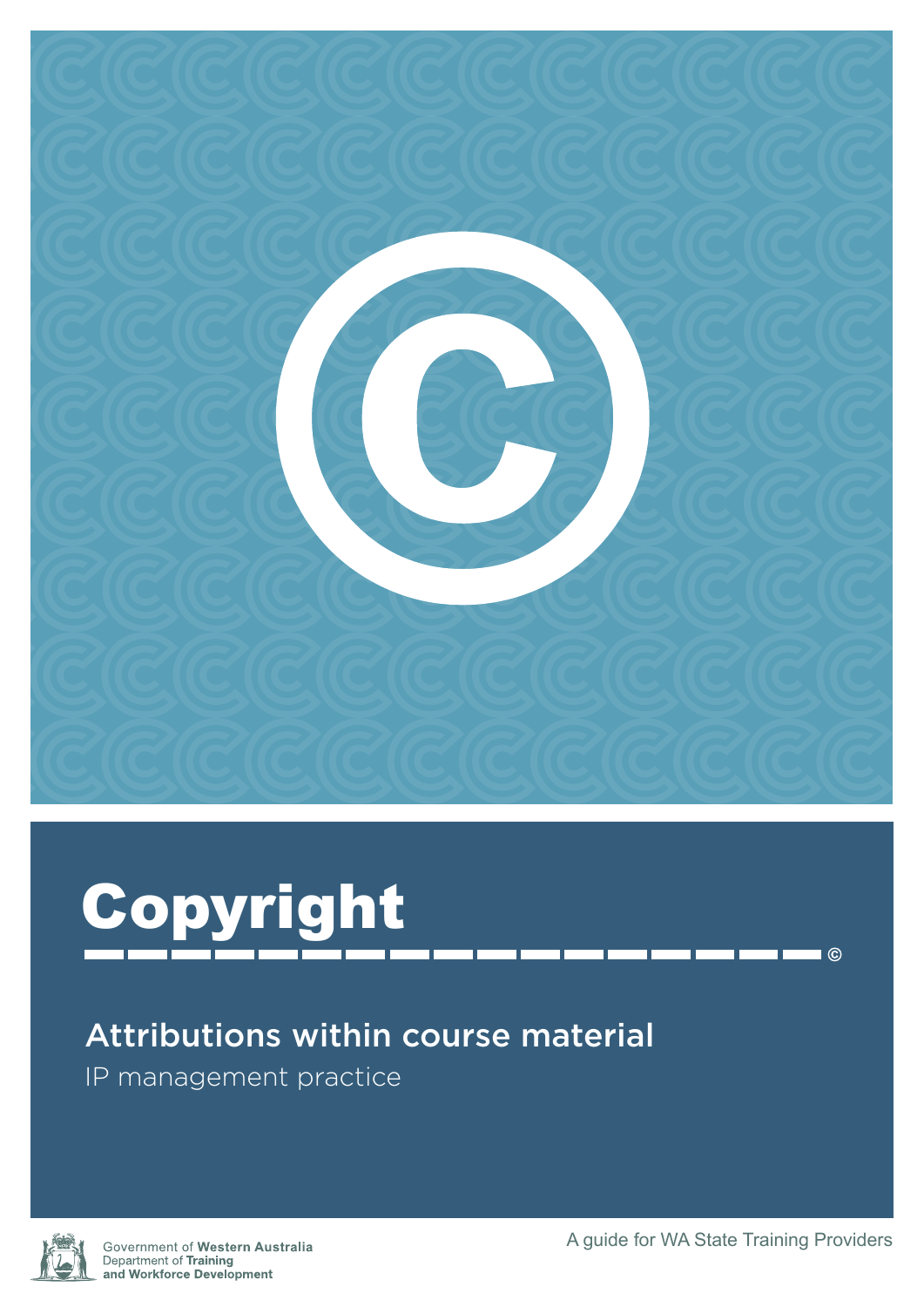# Copyright

## Attributions within course material

The correct identification of ownership within course material published by WA State Training Providers (STPs) is important. This will include course books/packs and handouts as well as photographs, diagrams or charts that are incorporated into other resources and into online repositories.

Under the *Copyright Act 1968*, STPs have a legal responsibility to acknowledge the owner of third-party works used. This is a requirement whether the works have been used with permission or under the statutory text and artistic works licence (Part VB).

#### Why do we need to label our own material?

The proper identification of material created by STPs is important, as it is a valuable asset. In addition, labelling assists with the distribution of copyright royalties to their rightful owners under the statutory licence scheme, and ensures that the Department of Training and Workforce Development and STPs in WA do not pay to copy material that they own or have permission to use.

#### How do we know if the material is owned by an STP?

STPs own copyright in all material created by their employees as part of their duties. STPs also own copyright in material created by someone else, where that person or organisation has agreed in writing to assign copyright in the material they create to the STP. For example, a company engaged to write a module on refrigeration might have been required to assign copyright in the module to the STP as part of its contract of engagement.

#### Why can't we just include the name of the author?

The author is often different from the copyright owner, and, even if the name of the author is included, it is important to include all other copyright information as described below. This will ensure that the Copyright Agency knows that the copyright is owned or licensed by the STP and should not be counted in any copyright surveys. As a result, the department will not be required to make a payment to the Copyright Agency for that material.

#### Labelling course material owned by an STP

Course material owned by STPs must be labelled in the footer of each page with the copyright symbol, name of STP and year of publication.

For example: © Polytechnic West, 2015.

#### Third-party content in course material and handouts

Third-party content is content that is not created by STP employees and includes works by students, independent contractors, commercial publishers and government bodies. Third-party content in publications for students can only be included with permission from the owner or under Part VB of the Copyright Act (the text and artistic works licence). Third-party content cannot be incorporated into promotional, commercial or fee-for-service materials without permission from the copyright owner.

#### Labelling of third-party content

If third-party content is included in materials in an STP's publication, it needs to be separately labelled either in the main body of the text or in the footer. When third-party artistic works – such as illustrations, photographs or charts are incorporated – the copyright information should be included next to, or as near as possible to, the actual work.

#### Reproducing material with permission – attributions

When seeking permission to reproduce material from the copyright owner, an STP should ensure that this permission allows the STP to reproduce the material, subsequently copy the material and (if appropriate) communicate the material for educational purposes.

In addition, copyright owners should always be asked how they would like their attribution to be worded. It should be clearly indicated next to the work or in the footer of each page that the STP has permission to reproduce the material, for example, 'Reproduced and made available for copying and communication by [insert name of STP] for its educational purposes with the permission of Pearson Education Australia.' This is to ensure that the Department does not pay copyright royalties to the Copyright Agency for the copying of works that STPs have already directly licensed from the copyright owners.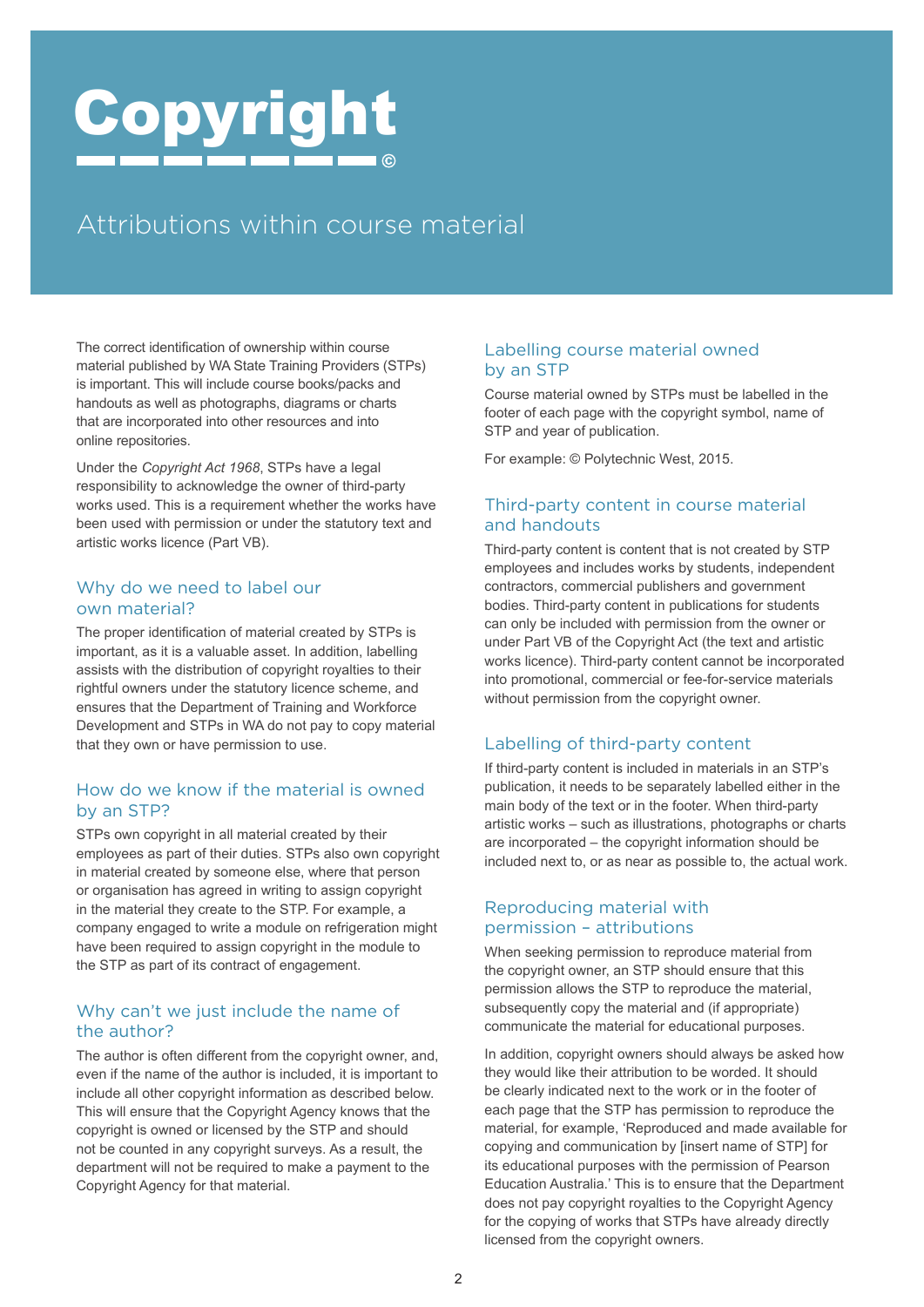#### Reproducing material using the text and artistic works licence

It is important that enough information is included in the attribution to allow the Copyright Agency to identify the copyright owner and enable remuneration to the rightful owner.

This information should include the name of the author, date of publication, title, edition, publisher and the ISBN and/or ISSN. The words 'Copied Under Part VB' should be included. For example:

'Copied Under Part VB, Edgar, S 2002, *A Handbook for Health and Safety in Childcare Centres*, Bristol Press, Castle Hill, NSW, ISBN 0456315634, pp 62–71.'

When reproducing material from websites, include the full URL address, eg 'Copied Under Part VB, [abc.net.au/science/news/stories/2007/1892736.htm](http://abc.net.au/science/news/stories/2007/1892736.htm) viewed 15 May 2015.'

#### Third-party content in commercial material

Under the text and artistic works licence, third-party content cannot be used for materials intended to be produced commercially by an STP. Permission must be gained in writing from the copyright owner and should be kept on file. This also applies to materials used in advertising or promoting the STP in the public arena.

#### Publication of STP material by a third party

Third parties should request permission in writing to incorporate any STP copyright material into their publications.

Requests should include the following details:

- title or name of the work:
- illustrations or sections within the work;
- purpose and aim of the new work or production, including the format;
- intended target audience and market for the new work;
- intended selling price; and
- if possible, a photocopy or electronic extract of the work.

If the STP grants permission for the content to be used then the STP should request that an attribution to the STP be displayed next to the work.

#### Unauthorised use of third-party content

It is an offence to 'pass off' other people's work as one's own. Therefore, where STPs use their own branding on course packs/publications or other materials that include third-party works that are not identified, the STPs run the risk of litigation.

Unauthorised use of either real or fictional characters' names and images, eg *The Simpsons*, is not permitted and can be an actionable infringement.

#### Creative Commons

Wherever possible, Creative Commons (CC) or 'open educational resources' (OERs) should be used as third-party content (see separate brochure, 'Creative Commons').

CC resources cover a range of products – such as music, film clips, text, clip art and pictures. CC is an internationally active non-profit organisation that provides free licences for creators to use when making their work available to the public.

The great thing is that all CC licences allow works to be used for educational purposes. As a result, teachers and students can freely copy, share and sometimes modify or remix a CC work without having to seek the permission of the creator.

#### Using Creative Commons material

When using any CC material, follow these guidelines.

- Always attribute the creator of the work.
- Include the title of the work.
- Indicate the type of CC licence that applies.
- Include a link to the original work if a URL is available.
- Keep intact any copyright notices attached to the work.
- Get permission from the creator to do anything that goes beyond the terms of the licence, for example, creating a derivative work where the licence does not permit this.
- Where changes are made (with permission), acknowledge the original work and indicate that changes have been made, for example, 'This is a French translation of the original text. [insert title].'

#### Examples of Creative Commons attribution

'Eid Mubarak' by Hamed Saber available at [flickr.com/photos/44124425616@N01/1552383685](http://flickr.com/photos/44124425616@N01/1552383685) under a Creative Commons Attribution 2.0 Generic Licence [creativecommons.org/licenses/by/2.0/](http://creativecommons.org/licenses/by/2.0/)

or



[flickr.com/photos/44124425616@N01/1552383685](http://flickr.com/photos/44124425616@N01/1552383685)

"It is important that enough information is included in the attribution to allow the Copyright Agency to identify the copyright owner and enable remuneration to the rightful owner."